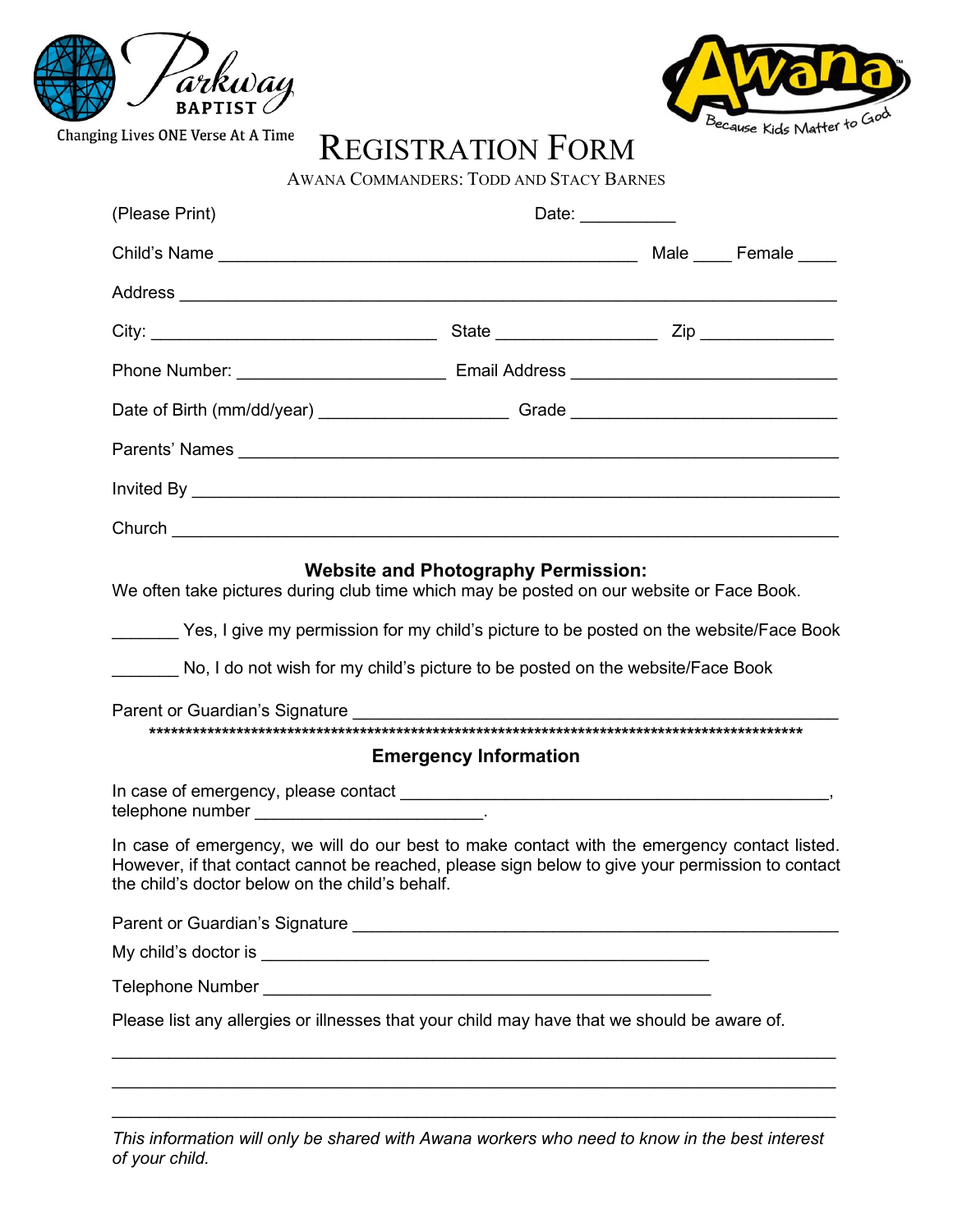

# PARKWAY BAPTIST AWANA CLUB RULES

- 1. Clubbers must follow the leader's directions and Awana rules at all times.
- 2. Shoes must be worn at all times. (Tennis shoes are preferred if possible.)
- 3. Entrance booklet must be completed to earn handbook and uniform.
- 4. Clubbers must be in uniform to receive awards or carry flags.
- 5. Clubbers are expected to participate in the entire club program unless a note is brought from home.

The word discipline means to train by instruction and control (1 Corinthians 9:27). To do that at Parkway Baptist Temple, we have adopted two forms of discipline within the Awana program.

### **Awana Discipline System**

| 5 Count | Used to quiet or bring to order an entire group. The person<br>in charge initiates the 5-count by holding up their hand and<br>fingers accordingly while counting slowly and loudly to 5.<br>Other leaders silently hold up their hand and fingers. At the<br>count of 5, all clubbers and leaders are to be quiet and pay<br>attention. Clubbers do not count along with the leader. |
|---------|---------------------------------------------------------------------------------------------------------------------------------------------------------------------------------------------------------------------------------------------------------------------------------------------------------------------------------------------------------------------------------------|
| 3 Count | Used when an individual clubber continues to misbehave.<br>Count of 1: Clubber that is misbehaving is given a warning<br>by a leader.                                                                                                                                                                                                                                                 |
|         | Count of 2: Clubber is taken to the Awana office for<br>counseling by the Commander and an<br>available adult.                                                                                                                                                                                                                                                                        |
|         | Count of 3: Clubber is taken to a separate area to remain<br>for the rest of club and the parent is notified.                                                                                                                                                                                                                                                                         |

For those clubbers riding a van, the 3-count rule begins when they step on the van. For all others, it begins when they arrive on the church property.

These forms of discipline are in place only to protect your child and to maintain a safe learning environment for all clubbers.

#### **Please sign in the space provided below and return with the Registration Form.**

| I have read the rules and discipline system and have explained them |  |  |
|---------------------------------------------------------------------|--|--|
|                                                                     |  |  |

to the contract of the contract of the contract of the contract of the contract of the contract of the contract of the contract of the contract of the contract of the contract of the contract of the contract of the contrac

Parent's or Guardian's Signature **With the Contract of Contract and Contract of Contract of Contract of Contract** 

Date: \_\_\_\_\_\_\_\_\_\_\_\_\_\_\_\_\_\_\_\_\_\_\_\_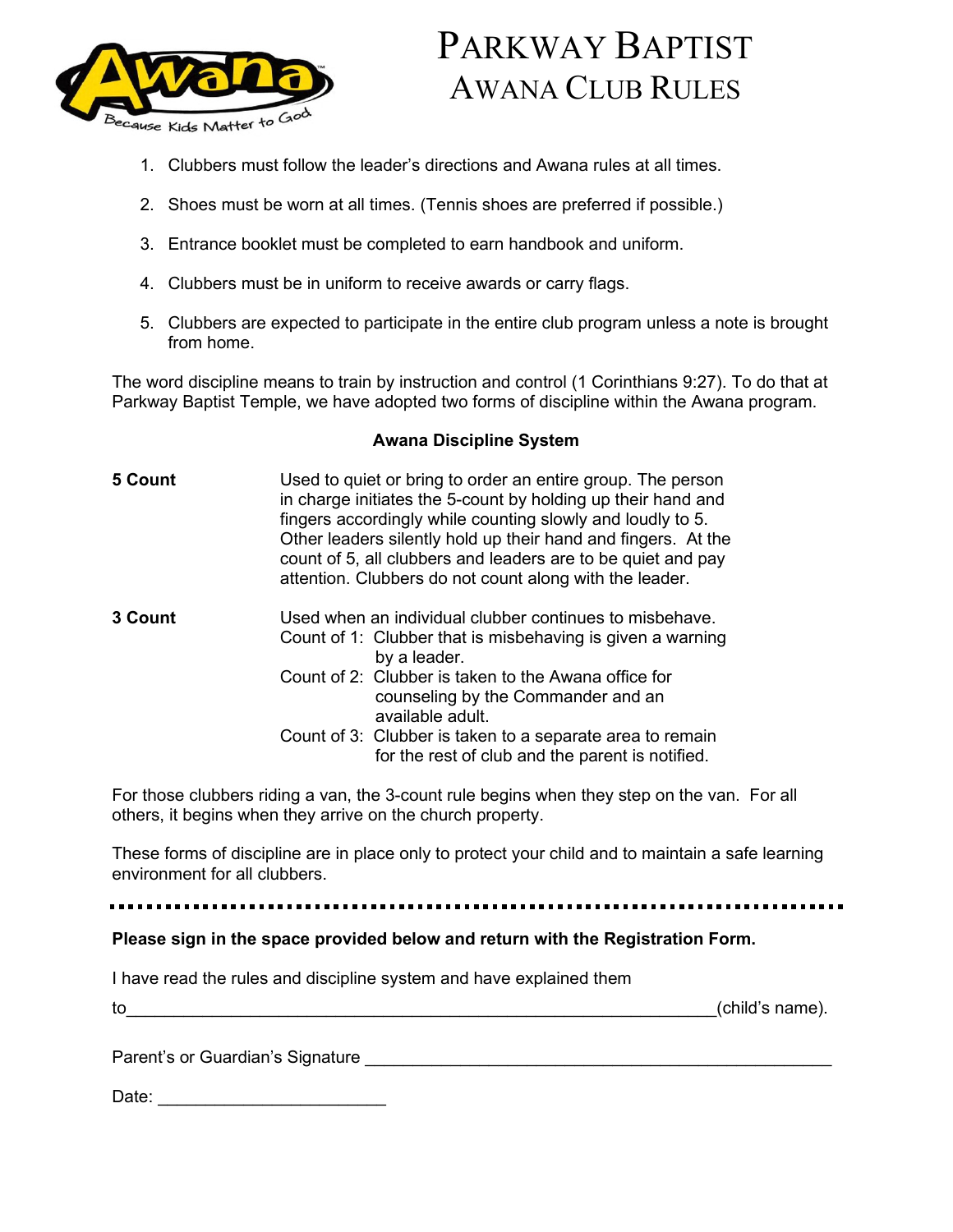# *65 STUART ROAD GA 30742 65 STUART ROAD FORT OGLETHORPE*

**Senior Pastor:** Dr. David L. Sampson

**Church Secretary:** Melissa Sampson

**Minister of Music:** Jerry Pelfrey

Missions Administrator: Joey Edwards

**Minister of Education:** Tyler Young

**Men's** Pastor: Matt Hulsey

**College Pastor:** Trey Holland

**Youth Pastor:** Justin Williamson

**Children's Pastor:** Lance Cravatt

**AWANA Pastor:** Todd and Stacy Barnes

 $\mathbf{Mom} \cdot \mathbf{s}$  Day Out Director: Robin Flanagan

*WEB SITE:* www.ParkwayBaptist.me





PHONE: **FAX:** 706.866.0325

**FAX:** 706.861.9208



**Changing Lives ONE Verse At A Time** 

Dear Parents:

I want to thank you for allowing your child to participate in our Parkway Baptist AWANA ministry. I passionately believe that Awana is an excellent and fun way to introduce your kids to a biblical worldview. Parkway Baptist is committed to the biblical teaching of Jesus Christ. We believe the AWANA program will be a fantastic spiritual benefit to your child as they begin to grow in spiritual maturity. The Awana ministry of Parkway Baptist will not only introduce them to biblical truths, but also to new friends that can last a lifetime.

Along with the entire congregation, our staff joins hands in a loving invitation for your family to join for worship. If you have any questions concerning AWANA or Parkway Baptist ministries, the staff and I are delighted to help. Feel free to call us at 706.866.0325 or email me at Pastor@ParkwayBaptist.me

Be sure to follow us on our social media platforms (Facebook, Instagram, and YouTube) for service live streaming, ministry announcements, photos, and more! You can also down our FREE App in the app store.

Missional Until He Comes,

Dr. David L. Sampson

Senior Pastor Titus 1:3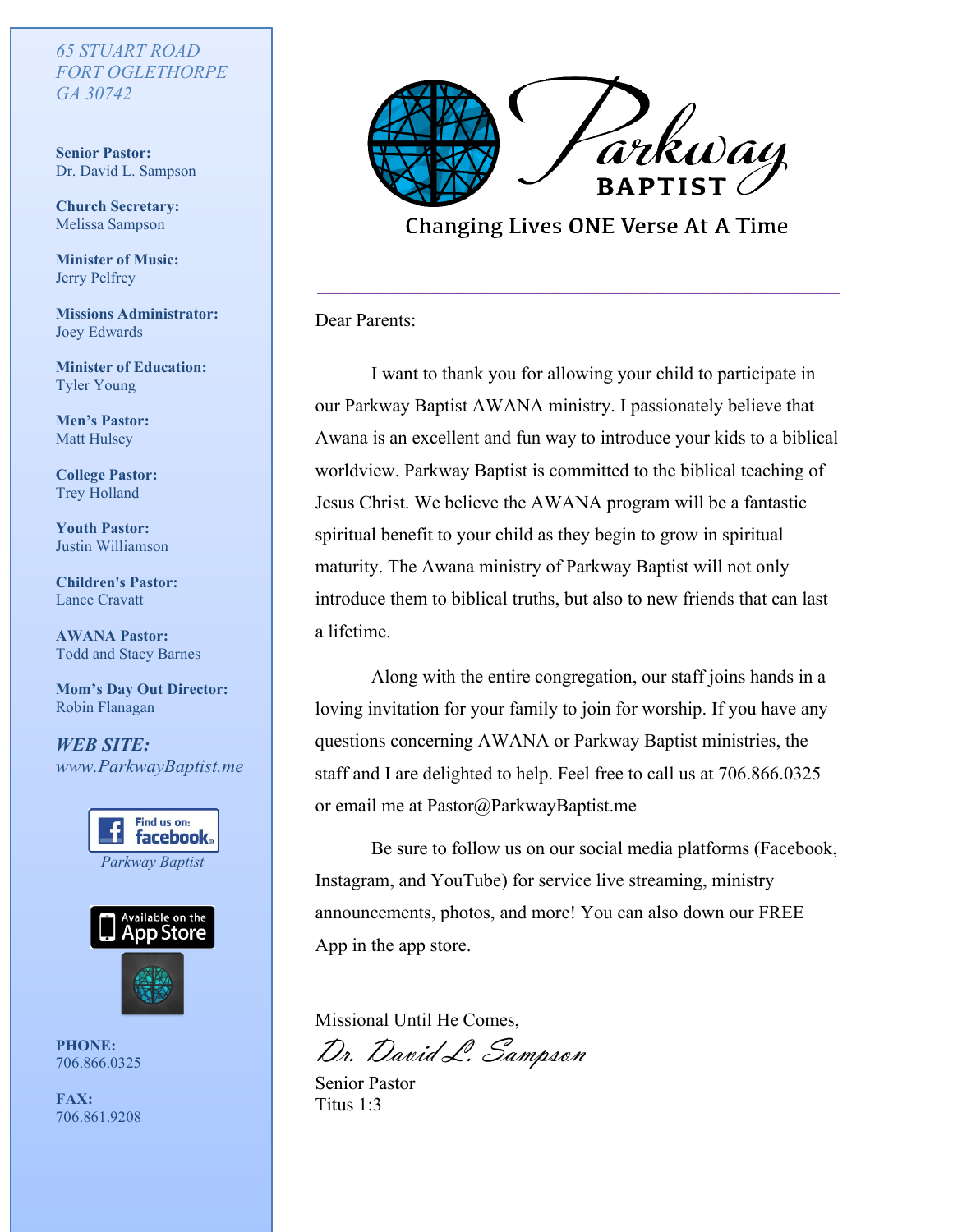# *65 STUART ROAD FORT OGLETHORPE GA 30742*

**Senior Pastor:**  Dr. David L. Sampson

**Church Secretary:** Melissa Sampson

**Minister of Music:** Jerry Pelfrey

**Missions Administrator:** Joey Edwards

**Minister of Education:** Tyler Young

**Men's Pastor:** Matt Hulsey

**College Pastor:** Trey Holland

**Youth Pastor:** Justin Williamson

**Children's Pastor:** Lance Cravatt

**AWANA Pastor:** Todd and Stacy Barnes

**Mom's Day Out Director:**  Robin Flanagan

*WEB SITE: www.ParkwayBaptist.me*





**PHONE:** 706.866.0325

**FAX:** 706.861.9208



Changing Lives ONE Verse At A Time

Dear Parents:

Thank you for allowing your child to attend the Awana Club of Parkway Baptist. If your child has not already completed his/her Entrance Booklet, he/she should have received it tonight. Once the Entrance Booklet is completed, they will become an official member of our Awana Club Ministry! Each class has its own handbook, and your child will be using this handbook until it is completed (Approximately one-year). Awards are given for regular attendance at Awana, Bible memory, regular attendance at *any* Sunday School, and Parkway Baptist Children's Ministry activities.

Most of the awards are designed to be displayed on your child's Awana uniform. The uniform highlights your child's awards—without the uniform, awards are difficult to celebrate. The Puggles (2-3 yrs.) will be given a shirt. The Cubbies (4-5 yrs.) and Sparks (K-2nd) will be given a vest. Clubbers in grades (3rd through 5th) will be given a green, short-sleeve soccer jersey. The uniform system is a critical factor in motivating clubbers to do their best. It also provides the clubbers with a sense of belonging to an organization. All Awana workers and clubbers should wear their uniforms weekly unless otherwise directed due to a particular theme night. Running a program such as Awana entails some expense. We do not require you to buy the handbook and uniform, but we ask you to assist us with the program's cost if possible.

**Please be assured that at no time will any child be denied participation because of an inability to pay.**

### **The cost will be as follows:**

| If a handbook is lost, each replacement handbook will cost is \$5. |  |
|--------------------------------------------------------------------|--|

Thank you, and God Bless,

Todd and Stacy Barnes

Awana Commanders II Timothy 2:15 E-mail: Awana@ParkwayBaptist.me